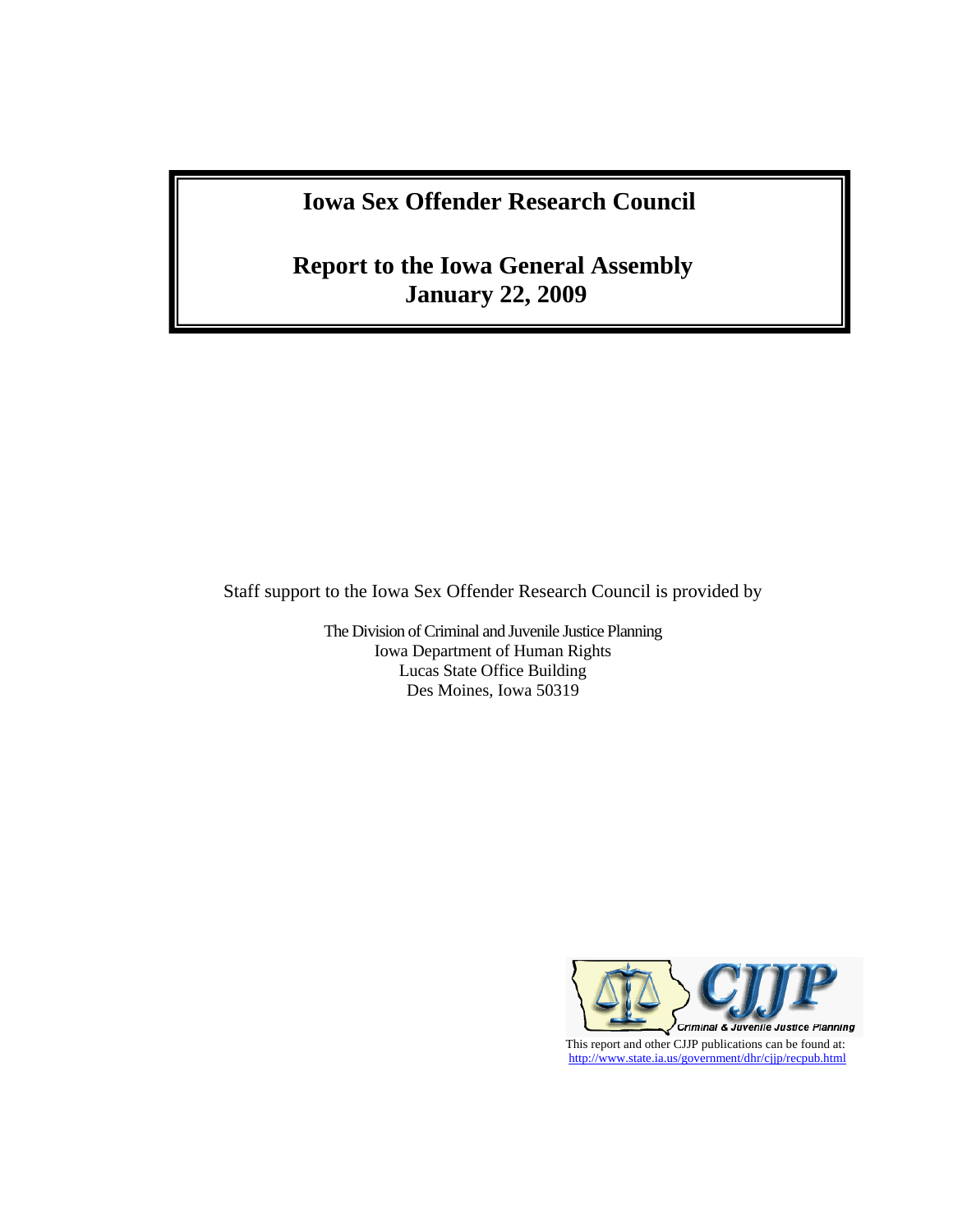#### **Preface**

Over the last several years, lawmakers have been responding to several highly publicized child abduction, assault, and murder cases. While such cases remain rare in Iowa, the public debates they have generated are having far-reaching effects. Policy makers are responsible for controlling the nature of such effects. Challenges they face stem from the need to avoid responses whose primary motivation is political and the desire to make informed decisions that recognize both the strengths and the limitations of the criminal justice system as a vehicle for promoting safe and healthy families and communities.

One of the standing goals of the Research Council is to provide nonpartisan guidance to help avoid or fix problematic sex offense policies and practices. Setting this goal was a response to the concern over what can result from elected officials' efforts to respond to the types of sex offender-related concerns that can easily become emotionally laden and politically charged due to the universally held abhorrence of sex crimes against children.

An issue of perhaps the greatest interest to many Council members is a belief in the benefit of viewing Iowa's efforts to protect children from sex crimes with as comprehensive a platform as possible. It has been suggested that much more can be done to prevent child-victim sex crimes than would be accomplished by concentrating only on what to do with offenders *after* a crime has occurred. To prevent child victimization, most laws and policy provisions rely largely on incapacitation and future deterrent effects of increased penalties, more restrictive supervision practices, and greater public awareness of the risk presented by a segment of Iowa's known sex offenders. For some offenders, these policies will no doubt prevent future sex crimes against children, and the Council supports long-term studies to look for the desired results and for ways to improve such results through better supervision tools and more effective offender treatment.

Unfortunately, many of the effects from the new policies may primarily influence persons who have already committed sex offenses against minors and who have already been caught doing so. The evidence suggests, however, that most offenders coming to the attention of the justice system for sex crimes have not previously been adjudicated for such crimes. Thus, Council members continue to discuss the need for a range of preventive efforts and a need to think about sex crimes against children from other than just a "reaction-to-the-offender" perspective.

Along with incapacitation and deterrence, comprehensive approaches to the prevention of childvictim sex crimes would also involve ensuring that parents have the tools needed to detect signs of adults with sex behavior problems, to both help teach their children about warning signs and to find the support necessary for healthy parenting. School, faith-based, and other community organizations might benefit from stronger supports and better tools to more effectively promote positive youth development and the learning of respect for others, respect for boundaries, and healthy relationships.

All of us who have children, or who live in communities where there are children, need to understand the limitations of our justice system and the importance of our own ability to play a role in preventing sexual abuse and protecting children from sex offenders, who are often the child's own family members. Over 1,000 incidents of child sexual abuse are confirmed or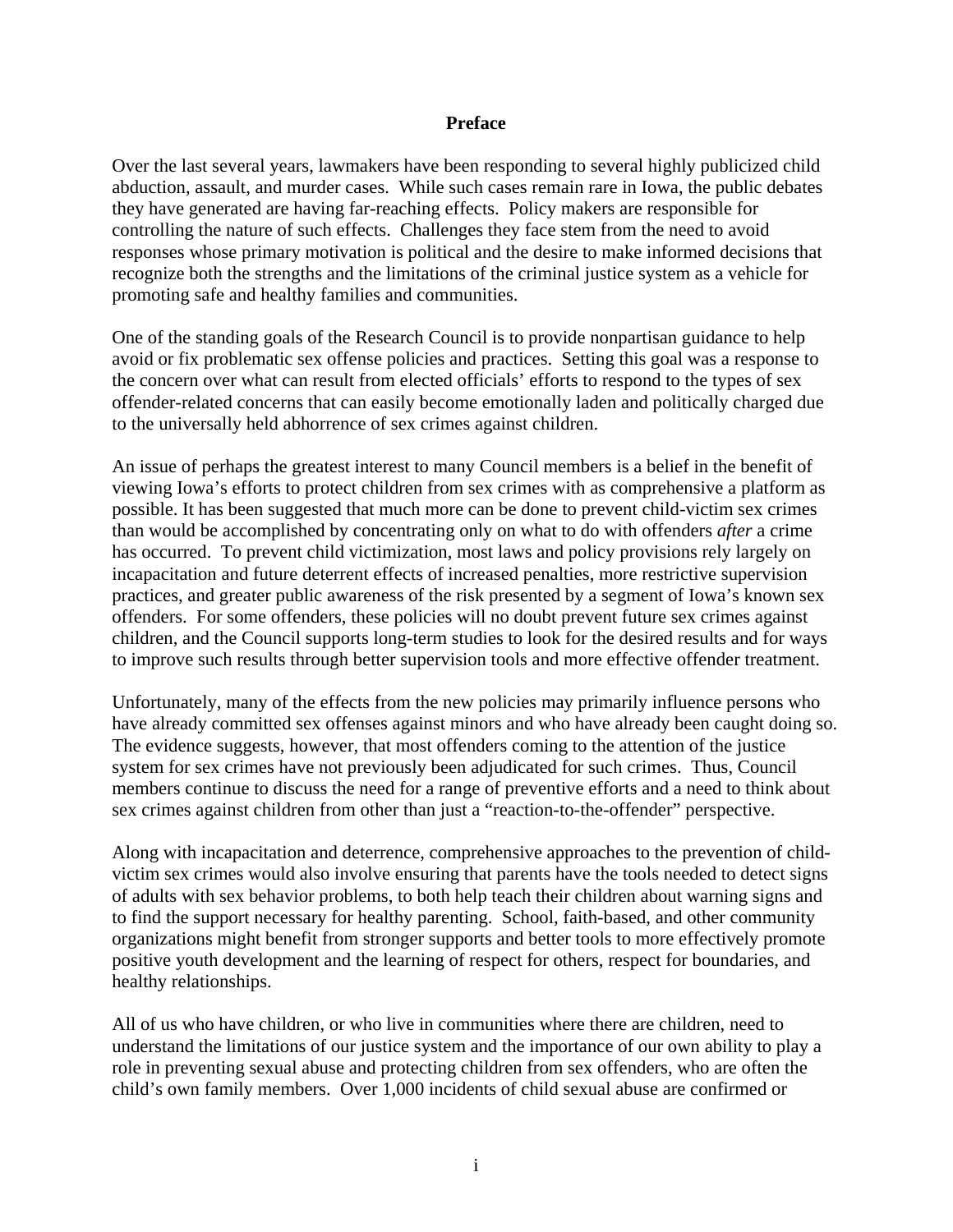founded each year in Iowa, and most such acts take place in the child's home or the residence of the caretaker of the child. Efforts to prevent child sexual abuse and to provide for early interventions with children and families at risk should be strategically examined and strengthened.

The Sex Offender Research Council was formed as a successor to the Sex Offender Treatment and Supervision Task Force, established to provide assistance to the General Assembly. It will respond to legislative direction to adjust its future plans as laid out in this report. Its plans could be modified to broaden or narrow its scope or to assign different priority levels of effort to its current areas of study. Also, further Council considerations of the recommendations it has already submitted could be called for. In the meantime, it is hoped that the information and recommendations submitted through this report prove helpful.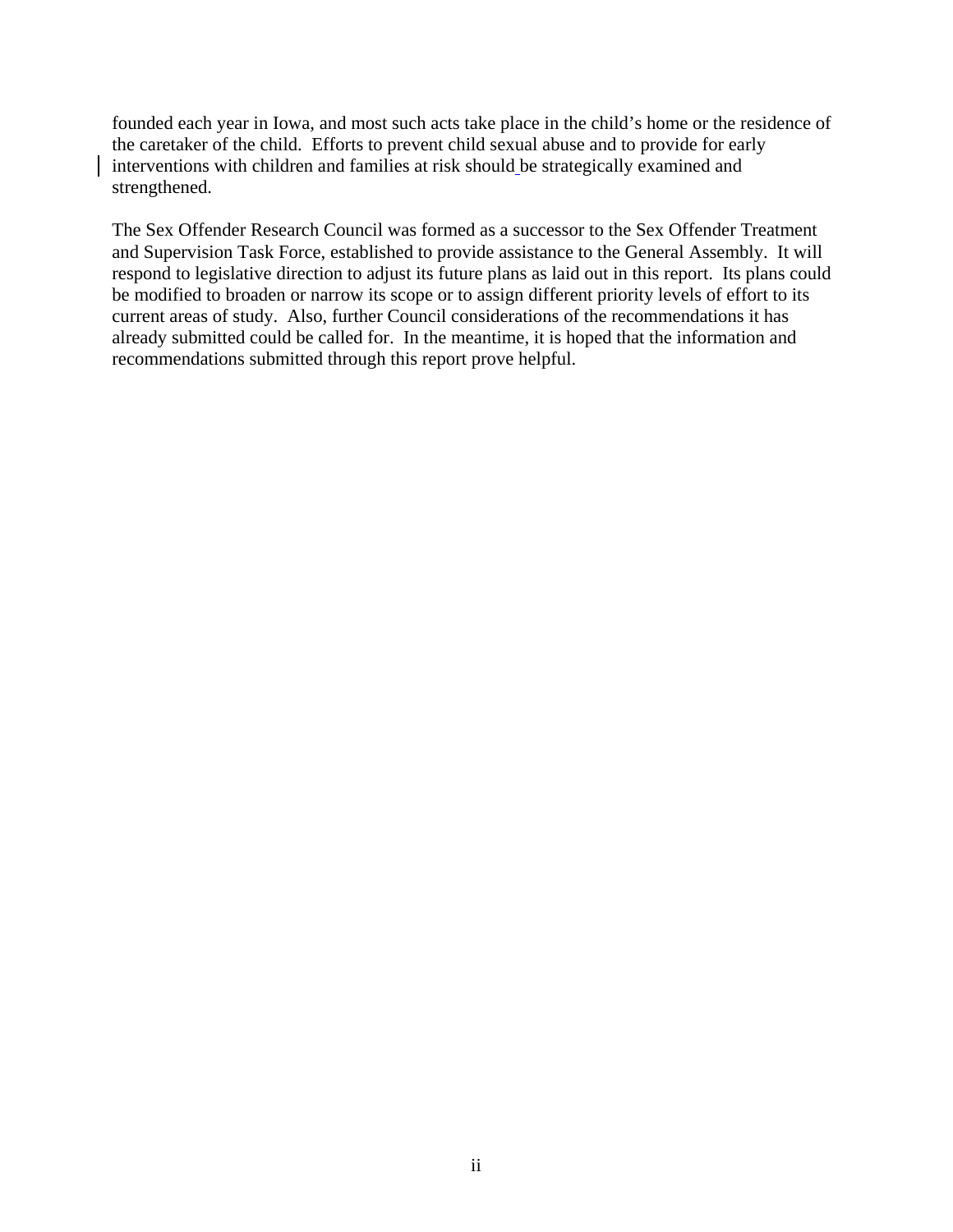## **TABLE OF CONTENTS**

|                                   | Page         |
|-----------------------------------|--------------|
| Preface                           | $\mathbf{i}$ |
| <b>Task Force Recommendations</b> |              |
| <b>Additional Information</b>     |              |
| Juveniles                         | 4            |
| 2000-ft Residency                 | 8            |
| Appendices                        | 10           |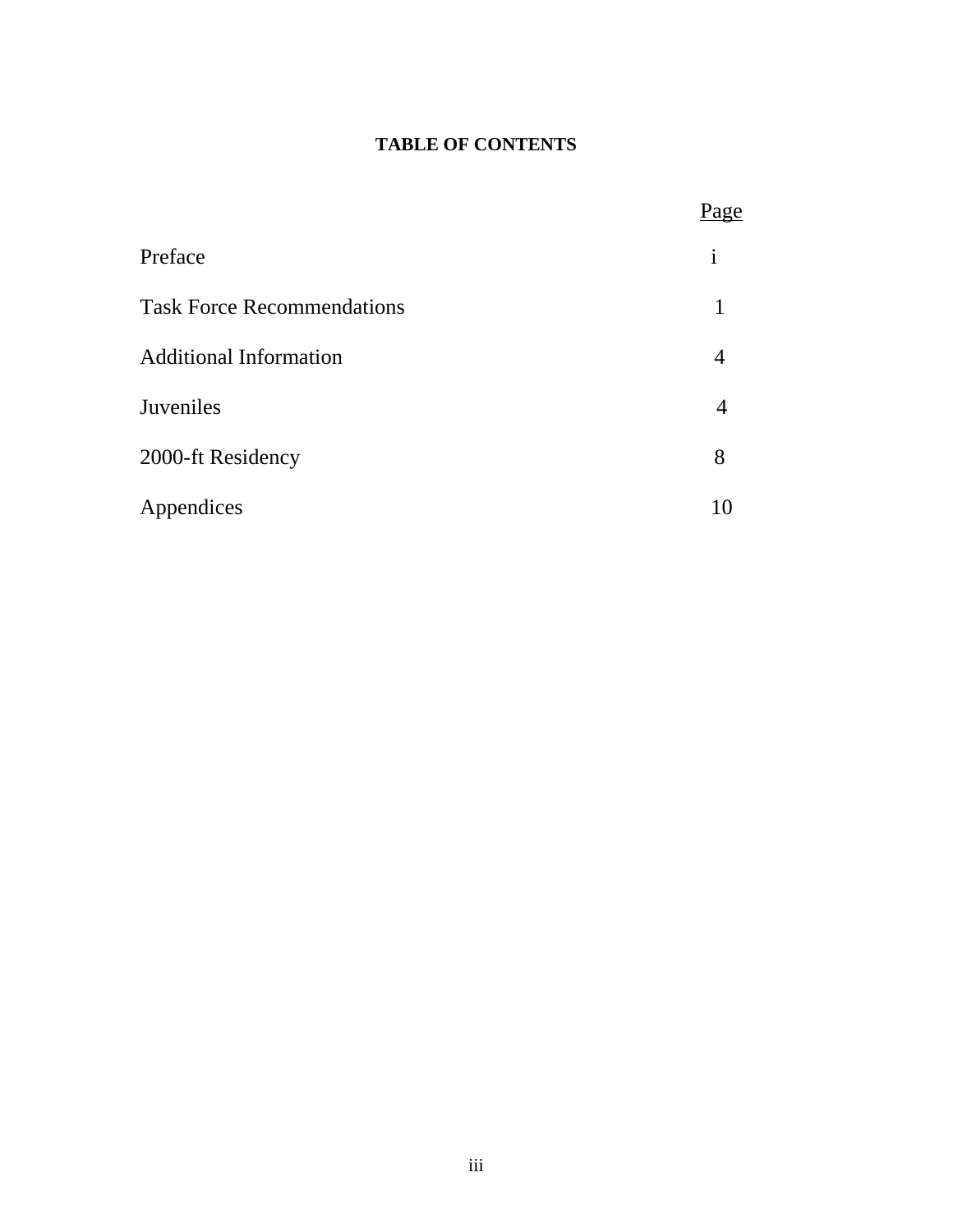## **Iowa Sex Offender Research Council January 15, 2009 Report to the Iowa General Assembly**

Through the 2005 enactment of H.F. 619, the Division of Criminal and Juvenile Justice Planning (CJJP) was required to establish a task force to study and make periodic recommendations for treating and supervising sex offenders in correctional institutions and in the community. In 2008, the Legislature formalized the need for on-going research and policy analysis for sex offenses, offenders, and prevention through the establishment of the Sex Offender Research Council as a part of the Department of Human Rights, Division of Criminal and Juvenile Justice Planning. The Council was directed to set research priorities and make recommendations to the Iowa Legislature annually on issues determined important by the Council. Members of the current Council can be found in Appendix A.

Following are the recommendations of the Council for 2009.

### **SEX OFFENDER RESEARCH COUNCIL RECOMMENDATIONS and FINDINGS**

### **Treatment**

The Council makes the following recommendations for the **treatment of sex offenders** in Iowa. These recommendations were developed after studying the current practices in Iowa and comparing them to research and best practices established in other areas of the country.

1. **Both individual practitioners who provide sex offender treatment and sex offender treatment programs should either be licensed or certified by the State in order to participate in State-ordered or reimbursed sex offender treatment.** This is especially critical for juveniles, as no provisions currently exist.

2. **Certification/licensure requirements should be based upon research and the adoption of recognized best practices.** As the field of sex offender treatment continues to be evaluated and treatment options adapted in response to new research, standards would need to be continuously updated.

3. **All treatment programs should be regularly evaluated to determine outcomes for individuals treated.** A mechanism to ensure evaluation, tied in some respect to certification or licensure, should be established.

4. **Additional funding should be provided to expand the number of options for juveniles, both at the community and residential level**. This population is the most likely to benefit from age-appropriate treatment, which should be available in the most supportive environments possible.

5. **An adult inpatient program that is more intensive than residential but is not tied to the prison system should be established and funded**.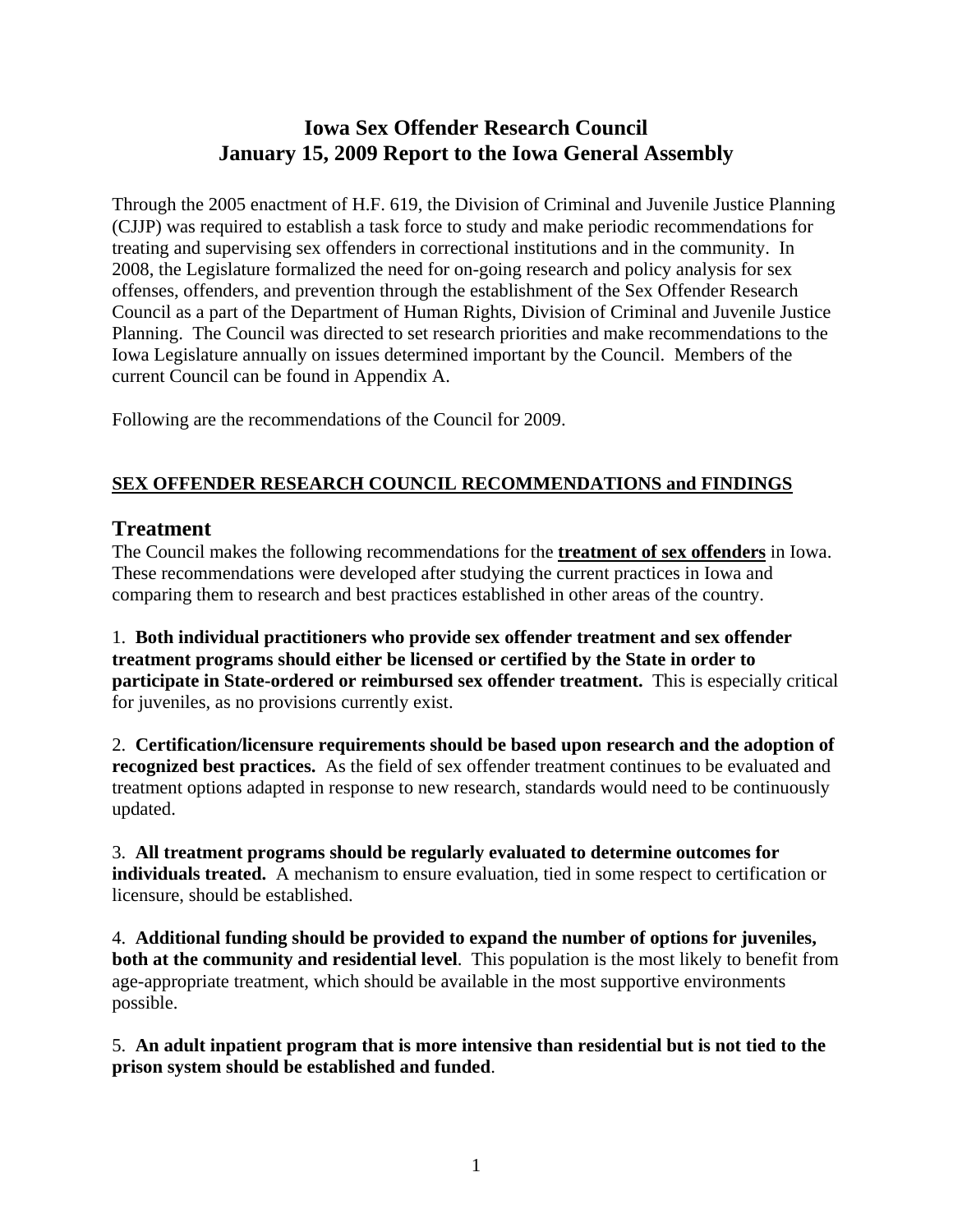#### **6. All approaches to the intervention and treatment of sex offenders should be based upon sound methodologies that work together to protect the safety of victims and the**

**community**. Current non-treatment interventions such as the youthful offender program, 2000 foot residential laws, co-habitation restrictions, and sex offender registration (especially for juveniles) can have a strong impact on the availability and success of treatment and rehabilitation efforts. These interventions should be evaluated and modified to eliminate any ineffective and counter-productive measures.

### **Juveniles**

The Council recommends that the Legislature intentionally consider the ramifications of registration and residency policies on **juveniles** and their ability to develop into productive adult members of society. The Council's research and findings on juvenile sex offenders in Iowa suggest that only a small number of juveniles recidivate with sex crimes as adults; stigmatizing the majority for long periods of time is counter-productive. The full findings can be found later in this report.

### **Electronic Monitoring**

The Council is concerned that the broad application of **GPS electronic monitoring** to sex offenders may not be the most cost-effective method of managing and supervising known offenders. The Council has requested a more in-depth look at several issues, including causes of revocation; felony compared to misdemeanor offenders; experiences of other states that have implemented electronic monitoring; and technical issues that may affect efficiency and efficacy. In the interim, the Council suggests that electronic monitoring as a supervision technique not be expanded. In addition, serious consideration should be given to proposals that could modify existing mandates to be more risk-based.

### **2000 Ft Law**

The Council recognizes that a number of justice system entities have questioned the **2000-ft residency restriction** as a deterrent to sex offenders' re-offending with minor victims. The theory behind restricting where offenders live (i.e. sleep) is to restrict access to potential minor victims. However, the majority of child victims of sex abuse knew the offender, either because they were relatives, family friends, or caregivers. In Iowa, the number of stranger/victim offenses is very small. A table showing the most recent data can be found later in this report. It may be more appropriate to impose restrictions based upon individual risk factors or require offenders to not loiter near or enter in areas such as schools and daycare centers. Even this latter option, however, assumes a high incidence of stranger-to-stranger sex crimes that is not supported by available data.

The Council recommends, based upon data available, that the 2,000-ft law be repealed, regardless of what else is being considered in the Legislature.

### ADAM WALSH

The Adam Walsh discussions are very complicated, and have potentially serious long-term consequences. The Council recommends that a multi-disciplinary working group should be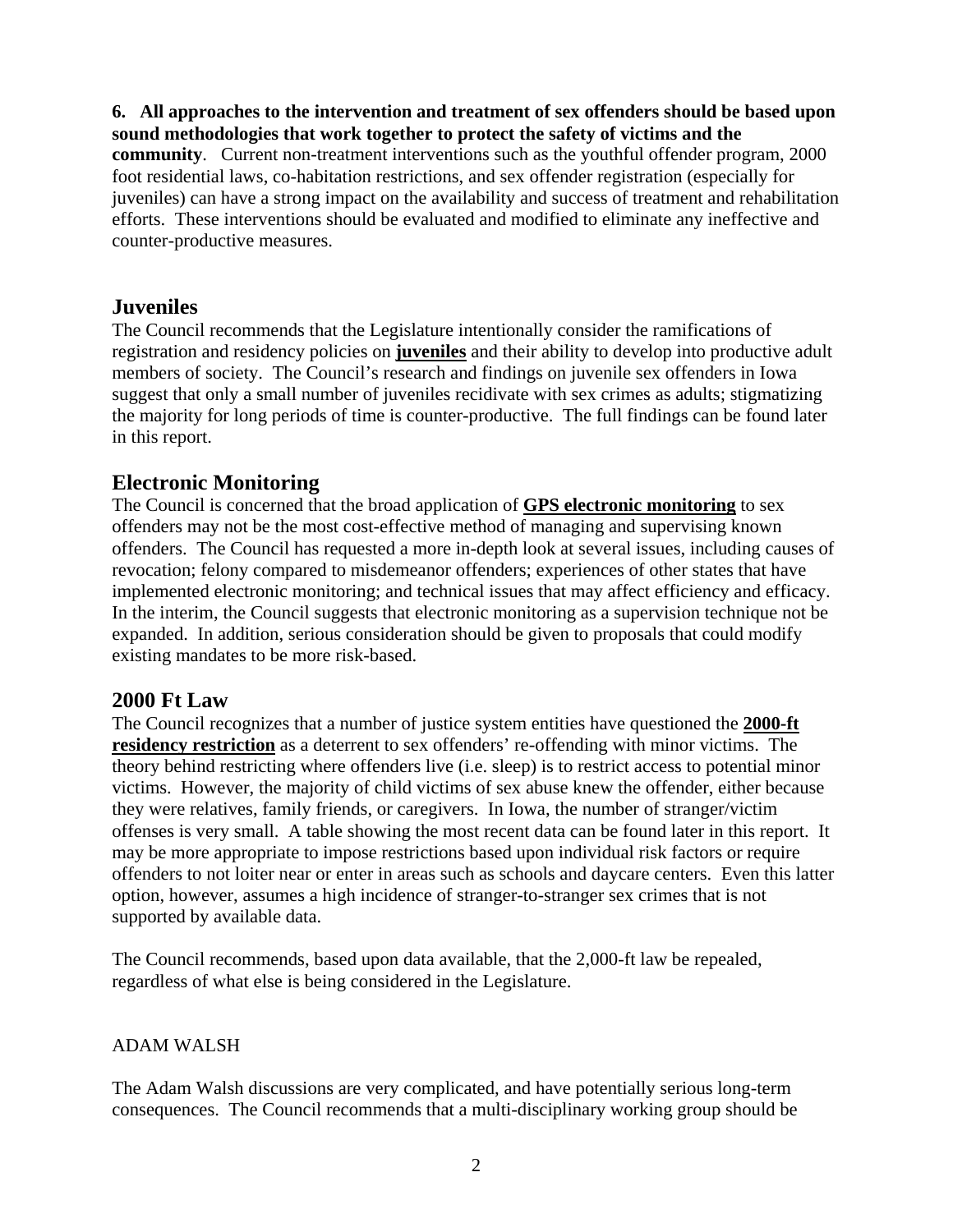charged with evaluating the implications for Iowa of the Adam Walsh Act prior to moving to legislative change.

## **Public Education**

The Council believes that the optimal approach to sex offenses involving children is to **prevent** such offenses from occurring at all. As stated in the Preface, most of the recent focus has been on deterrence after an offense has occurred, has been reported, and a conviction received. Such a strategy may be considered a secondary prevention approach.

However, primary prevention is more difficult to achieve in legal terms. Public education, as well as education of individuals who interact regularly with children, is a key component of primary prevention.

The Council intends to explore models of public education that have proved effective in other areas, such as public health, in order to assist in the development and dissemination of information critical to an informed and aware public.

For example, in the past few years, sexual abuse prevention programming in Iowa has shifted toward the primary prevention of sexual violence – meaning to prevent *first* time perpetration or victimization. This has been done to emphasize lessons learned in the prevention field and to separate prevention work from services. There are two statewide organizations that exclusively focus on sexual abuse prevention programming – the Iowa Coalition Against Sexual Assault (IowaCASA) and Prevent Child Abuse Iowa (PCAI). They conduct activities at the statewide level and also fund community-based programs to reduce all forms of sexual abuse (covering bullying, harassment, intra-family or caretaker sexual abuse, date rape and stranger assault).

To accomplish this shift in emphasis, several strategies have been promoted.

- 1) An emphasis on using an "ecological" model for community prevention, which is to intervene at many levels to produce changes in:
	- a. individual beliefs and behavior,
	- b. the strength of primary relationships,
	- c. organizational policies and practices, and
	- d. social norms that support sexual violence.
- 2) An expectation that communities will use evidence-based programs or at least adopt "best practices," shown through research to be effective at reducing first-time perpetration or victimization of sexual abuse.
- 3) Evaluation of programming that is directed at measuring the outcomes of the intervention.

Models such as these may form the basis for the Council's work on designing strategies and policies to promote primary prevention of sex abuse of children.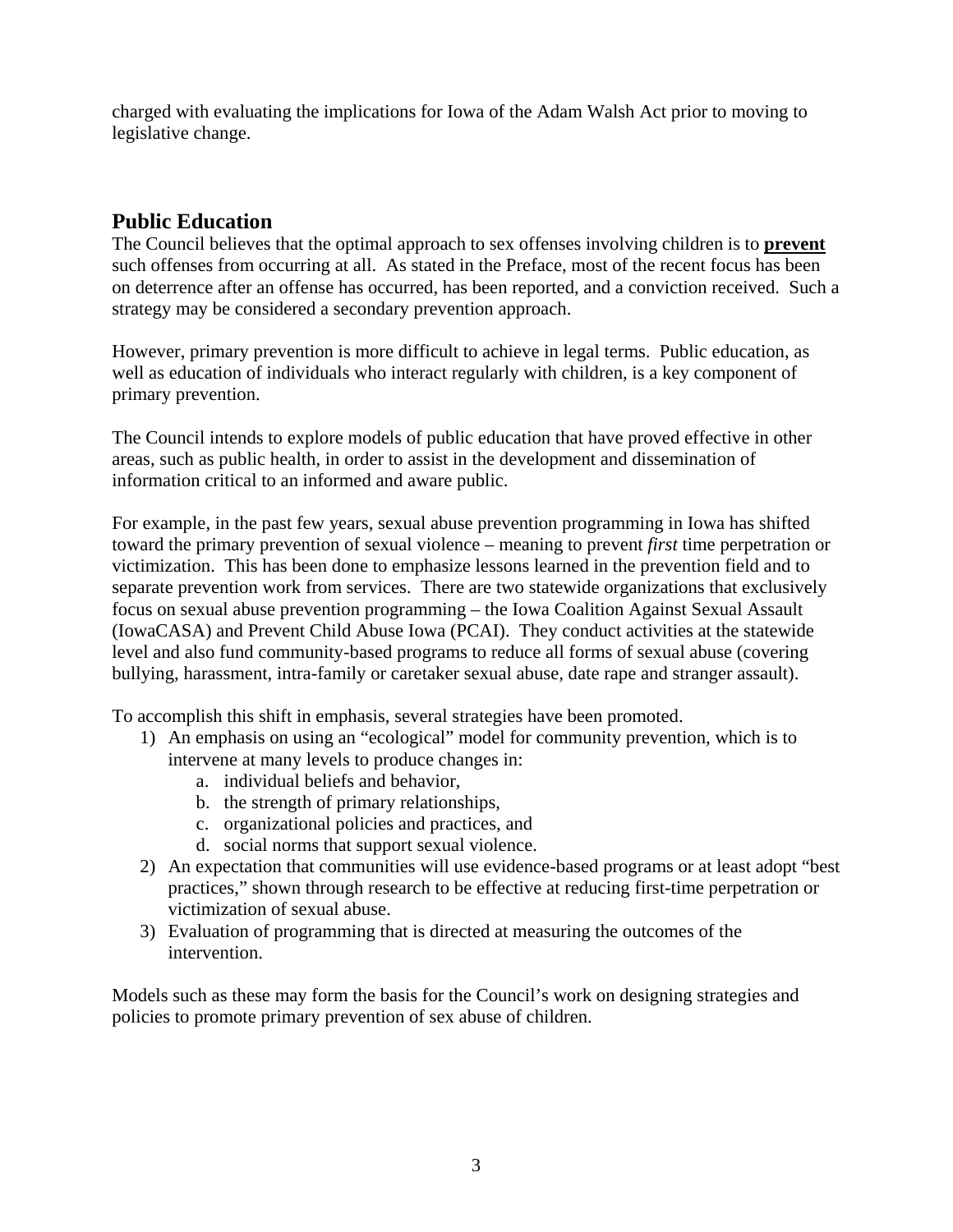#### **ADDITIONAL INFORMATION**

#### **Juveniles and the Sex Offender Registry, Residency Restrictions**

As a part of its on-going evaluation of Iowa's sex offender registry and residency restrictions, the Division of Criminal and Juvenile Justice Planning, Department of Human Rights evaluated the impact of those policies on juveniles who have been adjudicated for sex offenses during the past six years. The analysis also extends to an examination of the potential impact that the implementation of the Adam Walsh act may have on juvenile offenders in the future.

#### **Background**

Iowa requires sex offenders to register for an initial period of 10 years. All sex offenses are included in the list of offenses requiring registration; although risk of recidivism is included on the Sex Offender Registry (SOR), Iowa law currently requires no assessment of risk to determine the need for registration. Iowa also restricts where sex offenders can live to outside 2,000 feet of the real property of a public or private elementary or secondary school or a child care facility. The residency restriction has no time limit. The Code states that individuals who "commit a criminal offense" against a minor are covered by the residency restriction [IA Code 692A.2A(1)]. Once convicted of a sex offense involving a minor victim, an individual would be subject to the residency restriction for life, irrespective of registration requirements.

Currently, juveniles are not required to be placed automatically on the SOR. Practices may vary among the eight Judicial Districts, with offenders either placed on the SOR automatically with the possibility of removal after successful completion of probation/treatment, or placed on the SOR after supervision and evaluation determines that such registration should occur.

Current application of 692A.2A does not restrict juveniles adjudicated delinquent for a sex offense from living within 2,000 feet of a school or child care facility. However, once they have reached the age of 18 and are no longer enrolled in secondary school, the residency restriction is deemed to apply for the rest of their lives.

In the legislative session in 2005, the Iowa General Assembly passed a number of changes to the Code sections dealing with sex offenders. These changes included increased penalties for adult offenders on selected offenses, requiring electronic monitoring of sex offenders, and 10-year or lifetime supervision for adult offenders convicted of sex offenses. At approximately the same time, the Courts ruled that the residency restrictions were allowable under the Iowa Constitution and could therefore be implemented.

#### **Methodology**

Two cohorts of juveniles were used: juveniles adjudicated for sex offenses during the state fiscal years of FY2003 through FY2005 (July 1, 2002 through June 30, 2005) and juveniles adjudicated for sex offenses during the state fiscal years of FY2006 through FY2008 (July 1, 2005 through June 30, 2008). These two groups were selected as representing equal time periods prior to and after the Code changes and implementation of the residency restrictions. Data were obtained from the Iowa Court Information System, Justice Data Warehouse.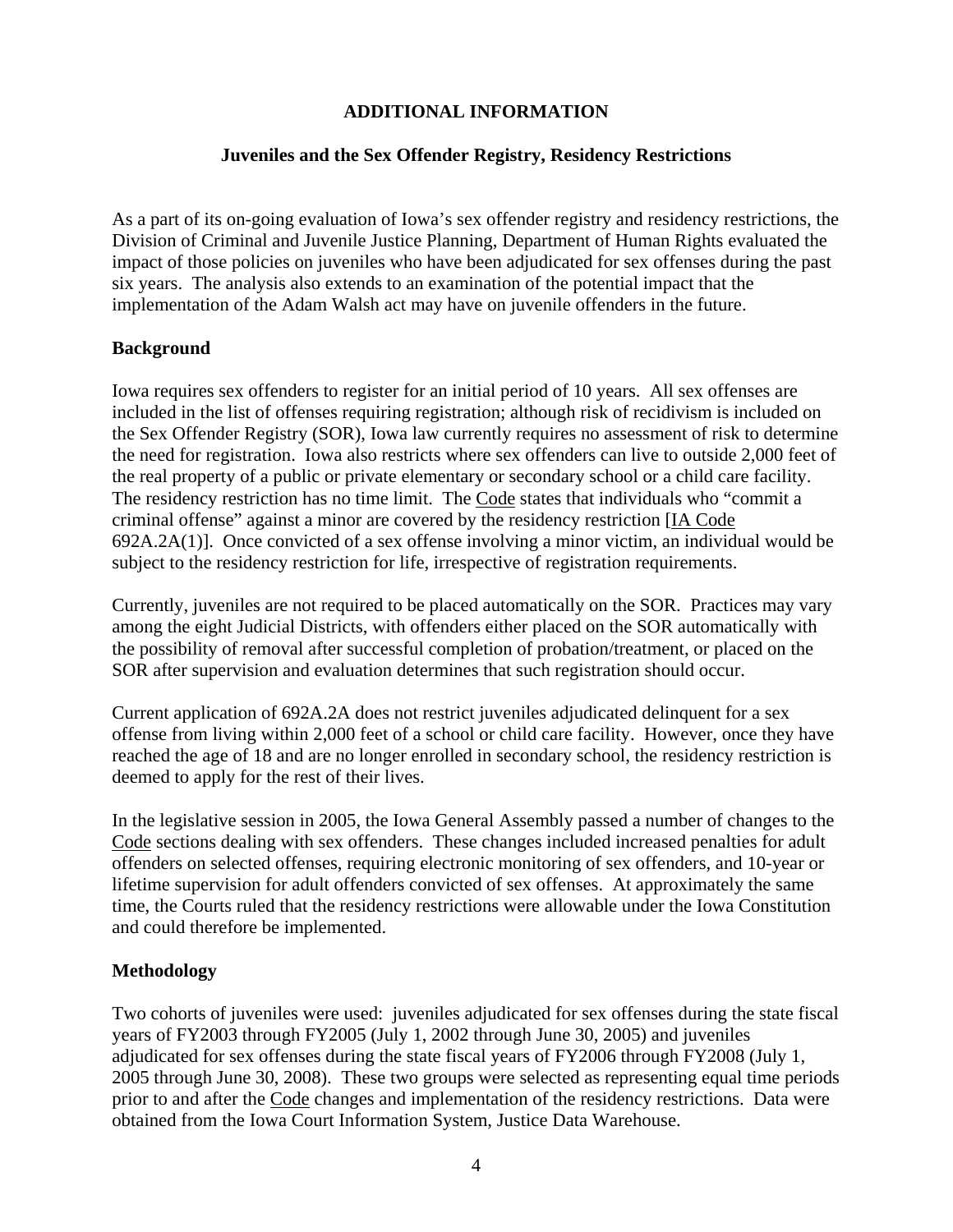Names of individuals on the SOR as of June 30, 2008 who were under 22 years of age were provided by the Department of Public Safety. This list was used to determine if offenders previously adjudicated as juveniles were currently on the Registry.

In addition, recidivism was investigated for the earlier cohort of juveniles who are currently on the Registry to determine general rates of recidivism and recidivism for sex offenses. It is assumed that individuals who are not currently on the Registry but were adjudicated as juveniles for sex offenses have not been adjudicated or convicted of a subsequent sex offense. The second cohort was not investigated for recidivism because many of these individuals would still be juveniles or would not have had sufficient time elapse to gather meaningful information. Recidivism information was obtained from Iowa Courts Online.

#### **Results**

During the 3-year period FY03-FY05, there were 350 juveniles adjudicated for sex offenses in Iowa. Of these, 47 were on the SOR as of June 30, 2008. During the 3-year period FY06-FY08, there were 312 juveniles adjudicated for sex offenses, with 27 of these on the SOR.

| JUVENNE SEX OTTENUELS, REGISTRATION |                                         |    |       |  |  |
|-------------------------------------|-----------------------------------------|----|-------|--|--|
|                                     | # Adjudicated $ $ # on SOR $ $ % on SOR |    |       |  |  |
| FY03-05                             | 350                                     | 47 | 13.4% |  |  |
| FY06-08                             | 312                                     | 27 | 8.6%  |  |  |
| Total                               | .662                                    | 7Δ | 11.1% |  |  |

Juvenile Sex Offenders, Registration

Of the 662 juveniles adjudicated for sex offenses from both cohorts, 588 have not been placed on the SOR at this time, either as a consequence of their original adjudication or for any subsequent sexual offense.

The number of juveniles adjudicated for sex offenses is smaller during the second cohort period than the first period. There have been anecdotal reports that juvenile courts are reluctant to adjudicate juveniles delinquent for sex offenses because of the long-term consequences. A further discussion of this point can be found in the Discussion section of this report.

As stated earlier, the first cohort of 350 juveniles was assessed for subsequent offenses. Eleven (3.1%) either had another adjudication for a sex offense during one of the two time periods, or had a consent decree revoked. These individuals were still minors at the time of the subsequent adjudication. It is unclear from the data source whether any of these constituted "new" offenses, or were part of the original juvenile complaint, so these are not included in the recidivism counts below. Ten of these individuals were not on the SOR as of June 30, 2008, so had not been convicted of a new offense as an adult.

Of the FY03-FY05 cohort, 47 were on the SOR as of June 30. These registrants were evaluated for subsequent offenses, assuming that many of them would be adults at the time of the study and would have had three to six years to re-offend. Of the 47, 20 had no subsequent criminal cases filed against them. Another seven individuals had either failure to register or residency violations (public order offenses), but no other criminal offenses. Fourteen of the 47 had non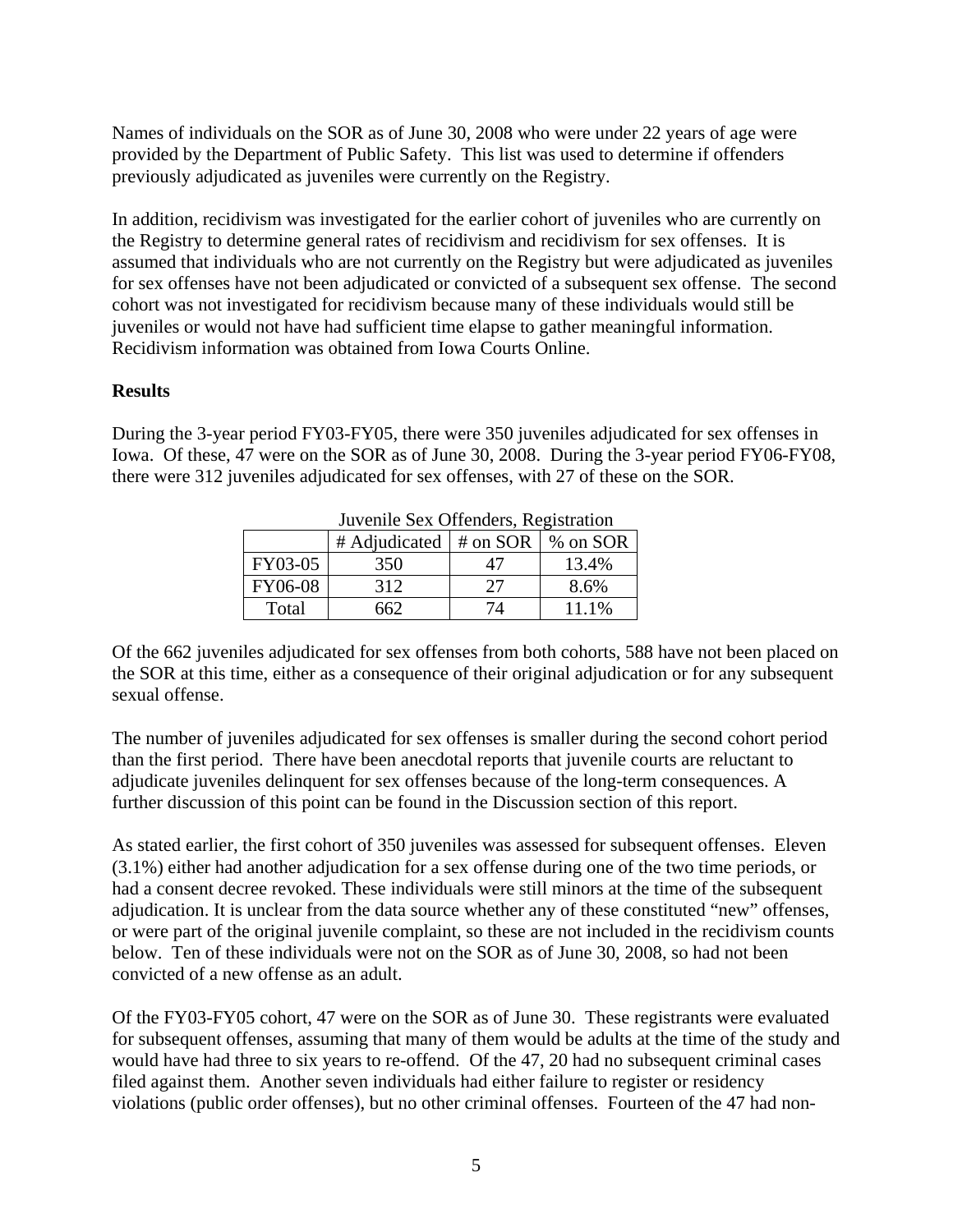sex offense convictions in a variety of offense types, including theft, drug and/or alcohol, and assault. Six of the 47 had new sex offense charges; two of these had not been disposed as of this report.

|                                 | #  | %         |
|---------------------------------|----|-----------|
| No charges/convictions          | 20 | 42.5%     |
| Public order only               |    | 14.8%     |
| Other criminal                  | 14 | 29.7%     |
| Sex offense charges/convictions | 6  | 12.7%     |
| Total                           |    | $100\%$ * |

Recidivism, FY03-FY05 Cohort on Registry

While the sex offense recidivism rate for those on the SOR is 12.7%, overall only the six identified above have been either charged or convicted of new sex offenses as adults, a sex offense recidivism rate for the FY03-FY05 cohort of 350 juveniles of 1.7%.

### **Discussion**

- 1. Research has suggested that juvenile sex offenders are more amenable to treatment than adults and pose a lower risk of re-offending. This appears to be borne out by these preliminary numbers as the overall recidivism rate is small. In addition, over threefourths of the juveniles in the first cohort who are on the registry have not had a new sex offense charge or conviction at the time of this report. However, according to current law and practice, the 662 juveniles (both cohorts) who have been adjudicated for sex offenses cannot lawfully live within 2000 feet of a school or daycare center for the rest of their lives upon turning 18 and leaving secondary school. There may be a few of these juveniles whose offense may not have involved minor victims, but that number is not known at this time.
- 2. Implementation of the Federal "Adam Walsh" Act in Iowa would expand current requirements for juvenile sex offenders. In that legislation, certain juveniles will be required to register without regard to juvenile court discretion. Mandatory registration would be required for any juvenile who was 14 or older at the time of the offense, if the offense included force or incapacitation. These offenses, in Iowa Code, include some definitions of Sex Abuse  $2<sup>nd</sup>$  and Sex Abuse  $3<sup>rd</sup>$  (709.3 and 709.4 respectively).

There are also definitions within those Iowa Code sections that may not be subject to the Adam Walsh requirements. However, at this time the database does not distinguish among the sub-definitions. So the following data should be considered high-end estimates, rather than true estimates, of the potential impact on juveniles.

| I otential Founder of BOIX Registration and the reality wall |  |                                               |       |  |  |
|--------------------------------------------------------------|--|-----------------------------------------------|-------|--|--|
|                                                              |  | Total # Adjudicated   # Meeting Fed. Criteria | $\%$  |  |  |
| $FY03-FY05$ 350                                              |  | 193                                           | 55.1% |  |  |
| FY06-FY08 312                                                |  | 179                                           |       |  |  |

Potential Number of SOR Registrants under Adam Walsh

<sup>\*</sup> May not equal 100% due to rounding.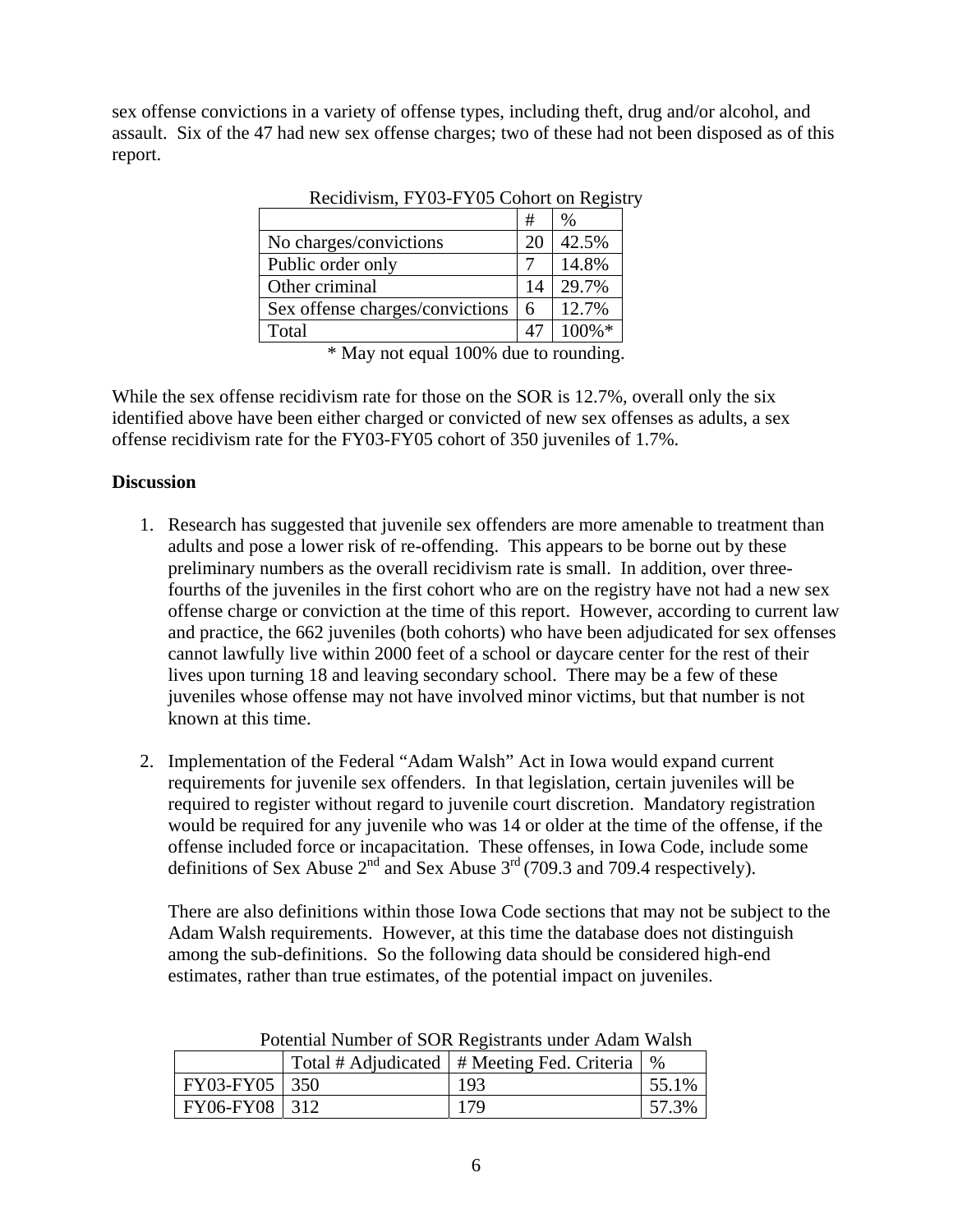- 3. Iowa Code 709.3, Sex Abuse  $2<sup>nd</sup>$ , is also used if the victim is under 12 years of age. Iowa Code 709.4, Sex Abuse  $3<sup>rd</sup>$ , includes victim age as part its definition as well. As juveniles tend to be sexually involved with peers, it has been suggested that this leads to the use of 709.3 or 709.4 for that reason, not because force was used. However, one of the revisions in Iowa Code that was implemented at the beginning of FY06 permitted charging and adjudicating juveniles for Lascivious Acts with a Child rather than Sex Abuse  $2<sup>nd</sup>$  or  $3<sup>rd</sup>$ . If that change allowed for more "accurate" charging and adjudication, then one would expect a drop in the number of juveniles adjudicated for Sex Abuse 2<sup>nd</sup> and  $3<sup>rd</sup>$ . While the overall number of juveniles adjudicated was lower, there was an increase in the percentage of juveniles convicted of the offenses requiring registration in the second cohort.
- 4. Based upon the data available at this time, it appears that any changes to the methodology for placing juveniles on the SOR would have significant negative effects on the future ability of juveniles to establish stable life styles. With the overall recidivism for sex offenses as low as 2% for juveniles, lifetime or 15-year registration is an overly broad sanction.
- 5. In addition, the current practice requiring lifetime residency restrictions upon turning 18 for all juvenile offenders is not supported by experience.
- 6. Given the potential negative impact of required registration and residency restrictions, another concern stemming from Adam Walsh is that the juvenile justice system may respond by not using sex offense codes in alleging and adjudicating delinquent behaviors even when appropriate. While this could be seen as solving one problem, it would create another by restricting juvenile access to sex offender treatment. There has been anecdotal evidence suggesting that juveniles increasingly are not being adjudicated for sex offenses, an approach providing one explanation for the decrease seen from FY03-FY05 to FY06- FY08. There was a 10% reduction in the number of juveniles adjudicated for sex offenses between the two cohorts, and a 42.5% reduction in the number of juveniles on the SOR.

During the same time periods, there was a 4.9% reduction overall (from 17,056 to 16,209) in the number of juveniles adjudicated for any offense. At this time, it would be difficult to determine the underlying causes of the reductions specific to sex offenses in light of the overall reduction in juvenile adjudications.

#### **Conclusions**

- Based upon known charges and convictions, juveniles in Iowa have a very low rate of reoffending for sex offenses.
- Adjudication for sex offenses under current Iowa law has repercussions that will last for the lifetime of the juvenile, irrespective of future non-conviction for sex offenses.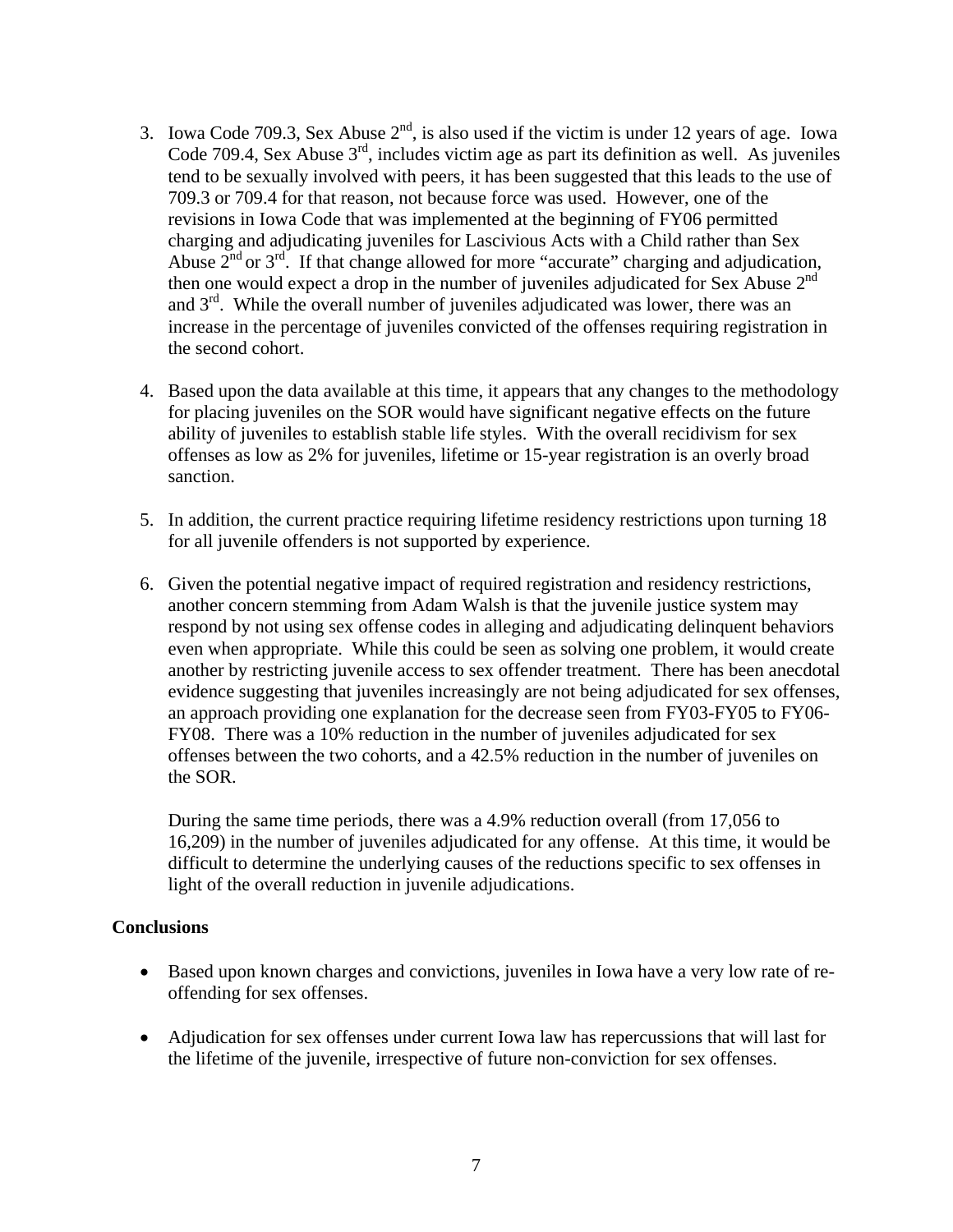- Available data indicate that lifetime residency restrictions are appropriate for only a small percentage of juvenile offenders.
- Even with the modifications to the requirements of the Adam Walsh Act concerning mandatory registration for juveniles, the impact would be significant.
- Responses by the juvenile court system to the consequences of adjudication and registration for juveniles are not known at this time.

#### **Data Relating to Residency Restrictions**

Sex offenses against children when the offender is a stranger are rare in Iowa. Since FY2006 the relationship between offender and victim has been available electronically for offenders entering prison. Below is a chart showing the number of offenders by their relationship to their victim(s), for offenses against minors (<18) only.

|                       |     | <b>FY06</b> |     | <b>FY07</b> |     | <b>FY08</b> |     | Total  |
|-----------------------|-----|-------------|-----|-------------|-----|-------------|-----|--------|
| Relationship          | N   | %           | N   | ℅           | N   | %           | N   | %      |
| Cohabit               | 13  | 6.0%        | 18  | 8.6%        | 10  | 6.3%        | 41  | 7.0%   |
| Consensual            | 32  | 14.7%       | 41  | 19.6%       | 26  | 16.4%       | 99  | 16.8%  |
| Family                | 49  | 22.5%       | 50  | 23.9%       | 47  | 29.6%       | 146 | 24.8%  |
| Step-family           | 30  | 13.8%       | 29  | 13.9%       | 19  | 11.9%       | 78  | 13.2%  |
| Friend/Acquaintance   | 71  | 32.6%       | 56  | 26.8%       | 47  | 29.6%       | 174 | 29.5%  |
| Not Applicable        | 1   | 0.5%        | 0   | 0.0%        | 0   | $0.0\%$     | 1   | 0.2%   |
| Stranger              | 3   | 1.4%        | 5   | 2.4%        | 4   | 2.5%        | 12  | 2.0%   |
| Supervisory           | 14  | 6.4%        | 9   | 4.3%        | 9   | $5.7\%$     | 32  | 5.4%   |
| Unknown               | 5   | 2.3%        | 1   | 0.5%        | 0   | $0.0\%$     | 6   | 1.0%   |
| <b>Total Admitted</b> | 218 | 100.0%      | 209 | 100.0%      | 159 | 101.9%      | 589 | 100.0% |

CJJP has also been tracking the number of charges and convictions for offenses against children. Because of coding issues, at this time the only code citations that are in the Justice Data Warehouse that apply specifically to children (<13) are 709.8, Lascivious Acts; and 709.12, Indecent Contact. Below are two charts, one showing charges and convictions, the other showing the percent of convictions that were the same as the original charge.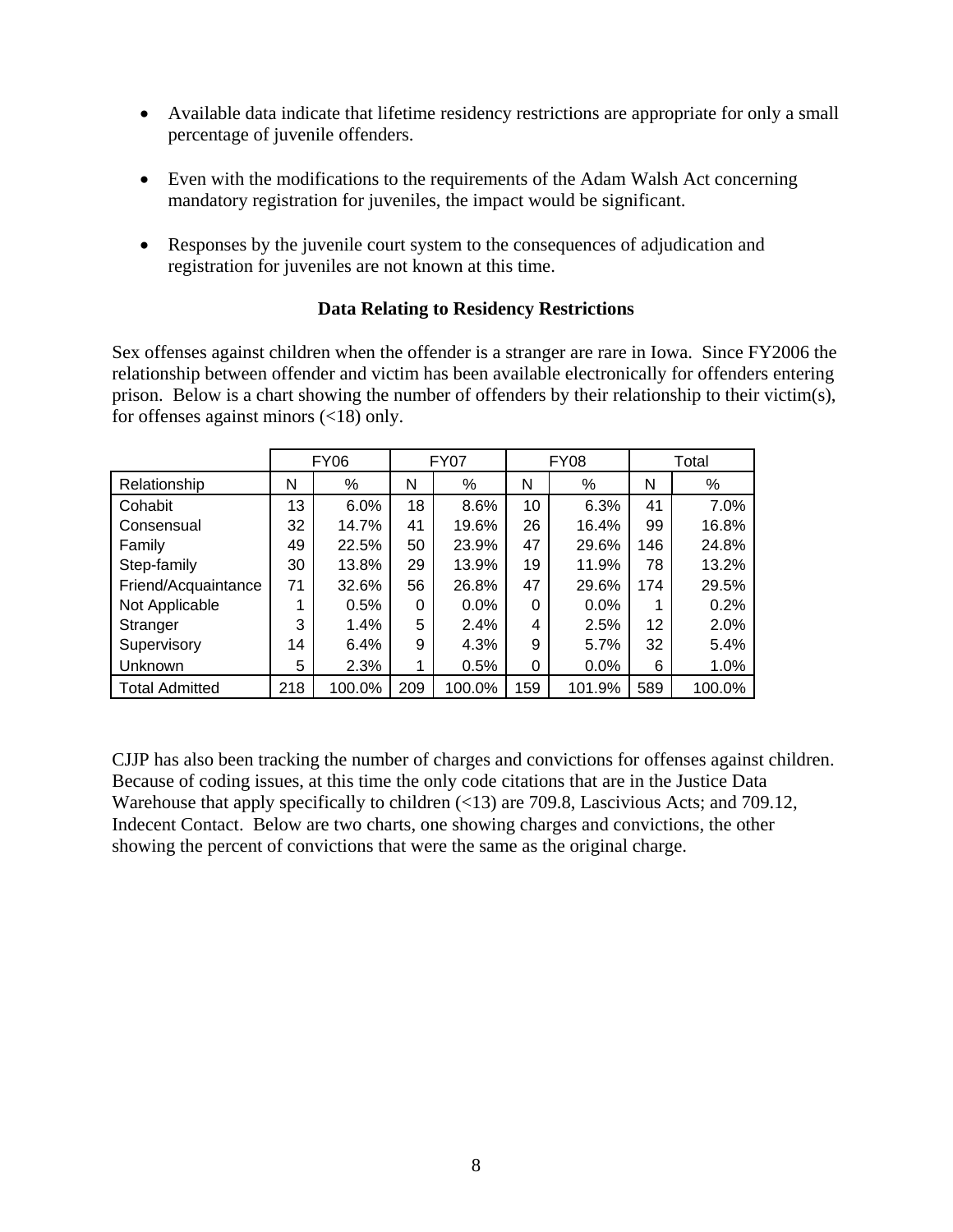



The residency restriction was not fully implemented until FY2006. There was very little difference in the number of charges and convictions between FY2005 and the two years after implementation. A decrease in charges and convictions was seen for FY2008; at this time it is not possible to determine whether this is a one-year anomaly or a downward trend. It is also not clear at this point whether there has been a change in charging patterns or in the number of reports. This will continue to be monitored.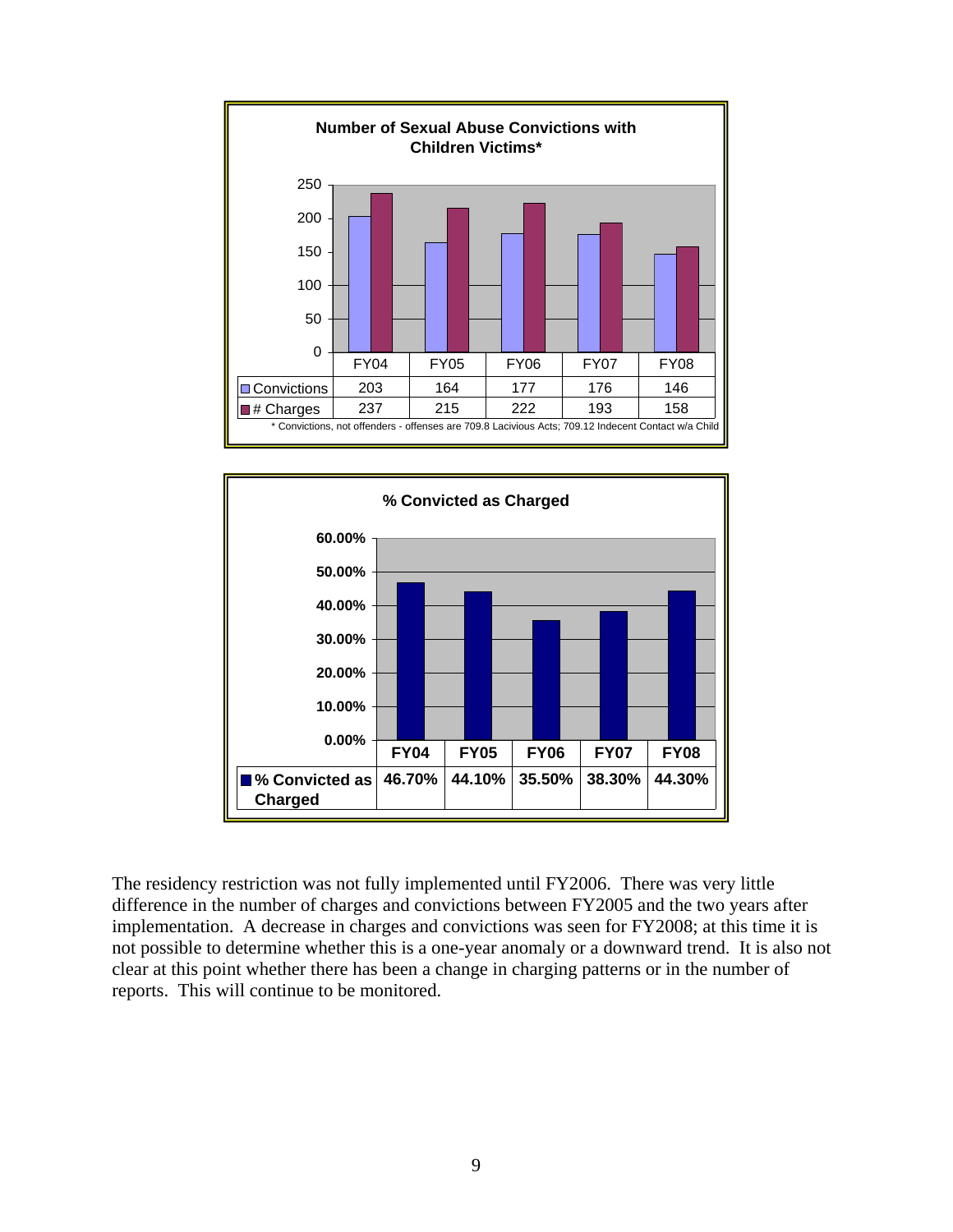# APPENDIX 1

## Sex Offender Research Council Members, 2008

| Senator Jeff Angelo           | <b>Iowa Senate</b>                                  |
|-------------------------------|-----------------------------------------------------|
| Senator Keith Kreiman         | <b>Iowa Senate</b>                                  |
| Vacant                        | <b>Iowa House of Representatives</b>                |
| Representative Ray Zirkelbach | <b>Iowa House of Representatives</b>                |
| <b>Ben Stone</b>              | American Civil Liberties Union of Iowa              |
| <b>Jason Smith</b>            | <b>Iowa Department of Human Services</b>            |
| <b>James Saunders</b>         | Iowa Department of Public Safety                    |
| H. LeRoy Kunde                | <b>Iowa State Sheriffs and Deputies Association</b> |
| Thomas Ferguson               | <b>Iowa County Attorneys Association</b>            |
| <b>Jeanette Bucklew</b>       | <b>Iowa Department of Corrections</b>               |
| Karen Muelhaupt               | <b>Iowa Board of Parole</b>                         |
| Ron Mullen                    | <b>Community-Based Correctional Services</b>        |
| Thomas H. Miller              | <b>Iowa Department of Justice</b>                   |
| Mark Smith                    | <b>Iowa State Public Defender</b>                   |
| <b>Beth Barnhill</b>          | <b>Iowa Coalition Against Sexual Assault</b>        |
| Marilyn Lantz                 | <b>Juvenile Court Services</b>                      |
| <b>Binnie LeHew</b>           | <b>Iowa Department of Public Health</b>             |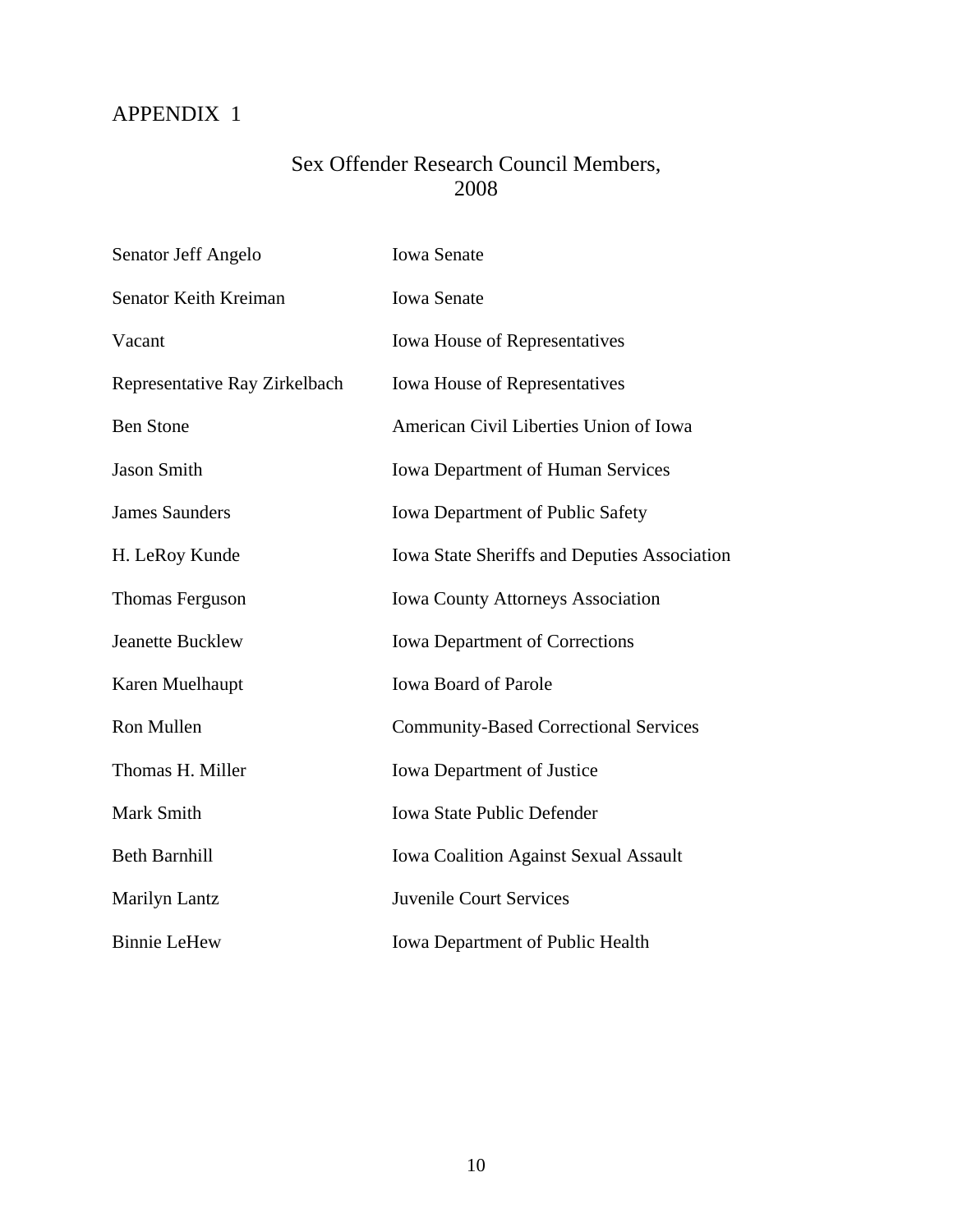### APPENDIX 2

### Correspondence Received by the SORC

Iowa General Assembly Iowa Sex Offender Treatment and Supervision Task Force The Division of Criminal and Juvenile Justice Planning Iowa Department of Human Rights Des Moines, IA

Dear Sirs / Madams:

As I have reflected over the last year on the approach taken by the Iowa State Assembly regarding sex offender legislation, the objections made even by prosecutors, and the results which have been viewed quite negatively, particularly by our neighboring states, I believe that it is time for a true and comprehensive revision of Iowa's policies. I have no doubt that the best was intended in the current scheme, but I believe it cannot be allowed to stand. It is past time for a revisiting and a plain, practical acknowledgment of what the legislative task force wrote in the opening of their January, 2008 report: "Challenges [legislators] face stem from the need to avoid primarily politically-motivated responses and the desire to make informed decisions that recognize both the strengths and the limitations of the criminal justice system as a vehicle for promoting safe and healthy families and communities."

There is hardly a piece of current research on this topic which does not mention the often irrational or even hysterical nature of public perception, often fed by media coverage sensationalism, misrepresentation, and "tough on crime" political gamesmanship which also likes to seize on public fears for personal gain. I want to express plainly, in advance, that I do \*not\* believe that serious criminal offenders of this kind, or any other, should not have appropriate consequences and restrictions placed on them or that the public should not be notified when it is appropriate to do so. However, if we are to believe even half of the research that has been conducted across this nation in this field, then we can only conclude that, in general, sex offender registration and website programs have little or no discernible effect on recidivism or public safety. The most prevalent threat to the public comes from those who have not yet offended or have not yet been identified and caught.

Particularly with respect to the low level ("Tier 1") offenders who have submitted to certified treatment, and especially those whose initial crimes were intra-family, or who were young and whose victims were near the legal age threshold, their rates of recidivism are among the lowest of any category of crime. Especially in a time of economic hardship, these are some of the last people that the State should be spending its criminal justice dollars on. We ought to make sure they have an appropriate consequence, perhaps taking Washington State's Special Sex Offender Sentencing Alternative as a model, require them to complete certified treatment at their own expense along with providing treatment expenses and any restitution for their victims, and keep their registration data with law enforcement. Nearly every country in Europe maintains sex offender registration records exclusively with law enforcement and only distributes notifications